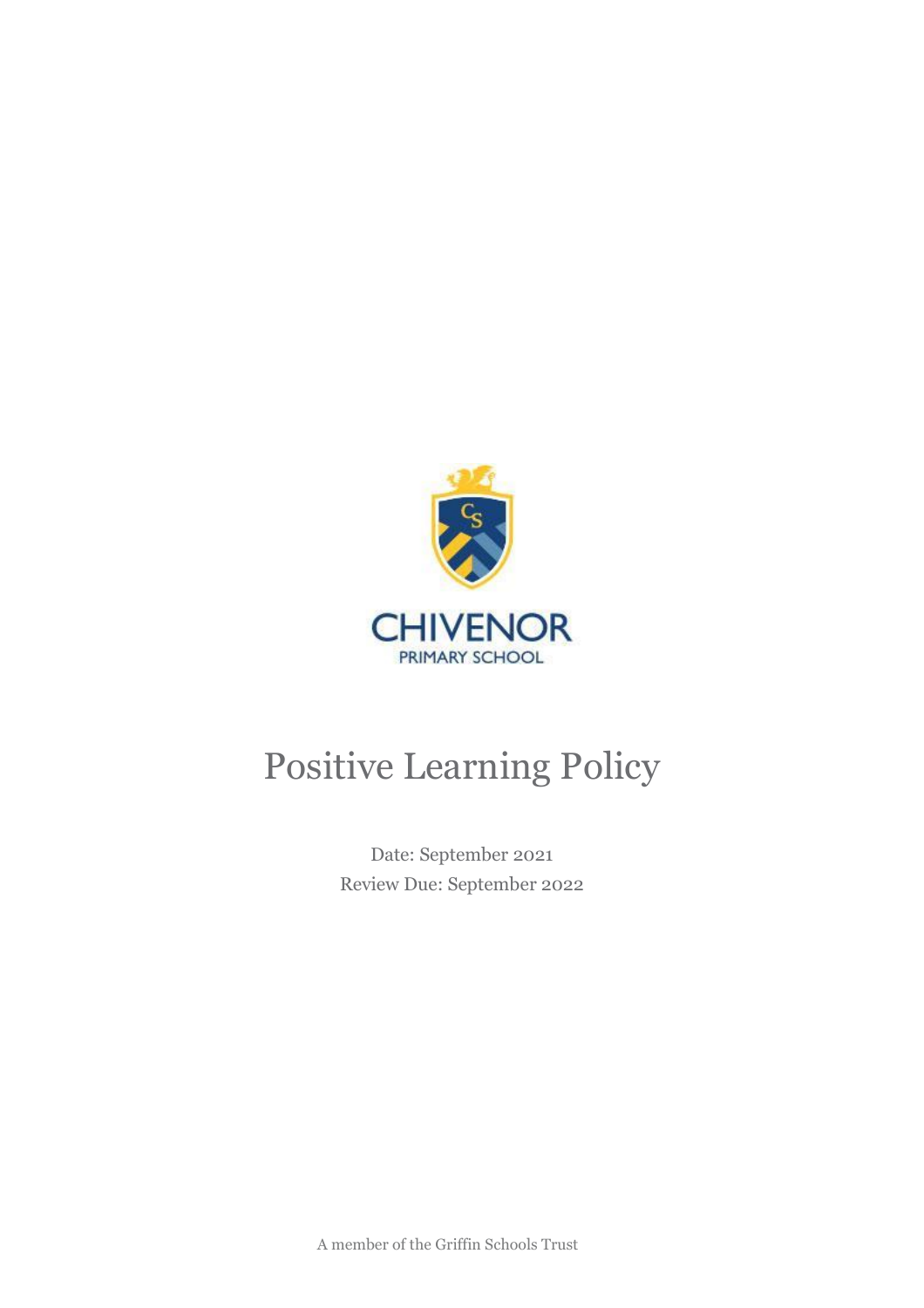

Here at Chivenor we believe that every child has a right to be happy, feel safe and have individualised learning. Our policy is values based which are 'lived and breathed' in all aspects of school life. They are displayed around school, in classrooms and are referred to widely.

The aims of our policy

- To create an environment where all pupils and staff are respected, feel safe, treated fairly and feel valued. We do this by ensuring the policy works alongside and encompasses our Values Based Education.
- Our expectations are based on the focus of positive actions and language. The emphasis therefore is on good actions/choices rather than what children should not do.

Everyone at Chivenor is responsible for the behaviour and our policy is designed to enable us all to live and work together. However, as an inclusive school, we recognize that all children are individuals with specific needs. So within our consistent approach there is room for flexibility to address the needs of all our pupils.

We strongly believe that a happy, successful school relies on consistency and high expectations of behaviour. "Values are the principles that drive behaviour. They influence our actions and attitudes, and become our framework for living. They influence our relationship with ourselves and others" (Neil Hawkes – Values-Based Education Limited).

We use emotion coaching and a nurturing approach with pupils to encourage and embed good choices and strategies for life.

# Main objectives of the policy:

- To promote an agreed set of values that develop a positive learning culture and positive behaviour in all areas of school life.
- Teachers use a consistent system, where structures and procedures are understood by all.
- To develop self-esteem and self-discipline so all pupils take responsibility for their own choices/actions/behaviour.
- To ensure all pupils feel safe and happy and that clear boundaries for acceptable behaviour is understood.
- To have clear consequences and disciplinary procedures in place.
- That all pupils understand our values (Respect, Tolerance, Honesty, Pride, Co-operation, and Unity) and why positive behaviour is expected in our school.
- Pupils are rewarded and acknowledged for positive behaviour and choices.
- Values are visual and evident in all aspects of school life.
- Each class will display and refer to class rules.

#### Consequences of Misbehaviour

Procedures are in place for pupils who make the wrong choice about their behaviour and so do not follow the agreed school values.

Pupils are given several opportunities to modify behaviour to reflect our positive values.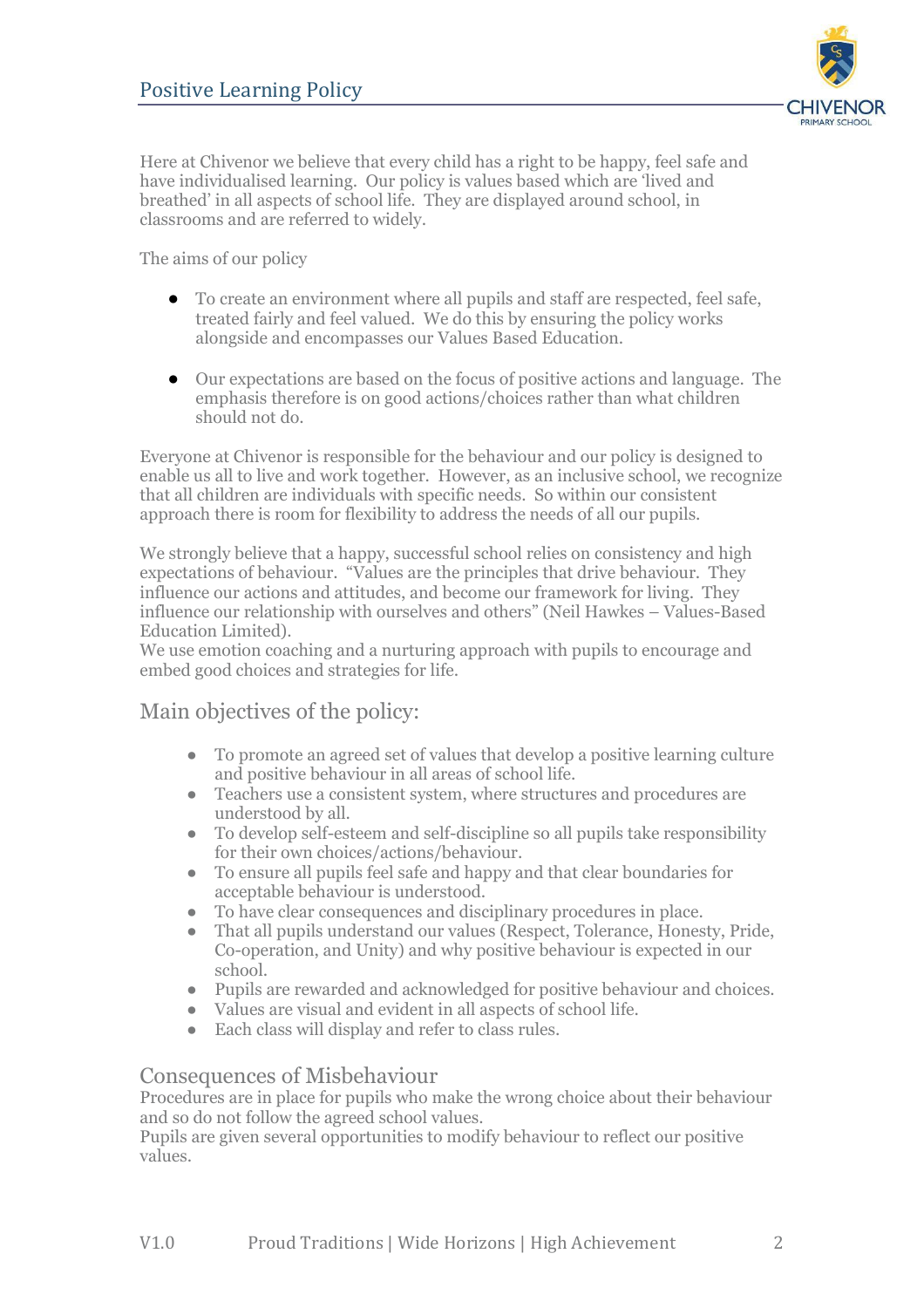

In lesson behaviour:

- a) Stage 1 Given verbal warnings, redirect, de-escalate using positive behaviour language relating to values made explicitly clear.
- b) Stage 2 If poor behaviour continues then pupils move to work on reflection table.
- c) Stage 3 Continued actions result in pupils being given time out to reflect on behaviour choices. (Time out – with SLT member 5 to 10 minutes). Pupils return to class to put situation right.
- d) Stage 4 Pupil again does not make right choice about behaviour resulting in isolation. Pupil is sent to Pastoral Manager/Assistant Head. (Isolation will take place in the reflection room for half or whole day. Parents will be informed at this stage. Continual periods of isolation could lead to exclusions).

Any behaviour deemed to be of a serious nature will result in above procedures being superseded and the pupil being sent to SLT directly. This may also result in the child being sent home immediately whilst a decision is made as to possible exclusion.

## Playground behaviour

Pupils who misbehave and do not follow our values at play time or lunch time will face the following consequences:

- a) Stage 1 Warning (Due to incident Stage 1 may not be used).
- b) Stage 2 If continues (or incident more serious) a RED CARD will be issued.

Red card will be given to class teacher who will discuss incident with child, report it to parents at the end of the day, will log into MIS.

Red card at play time = loss of next day's play.

Red card at lunch time = loss of next day's lunch time.

(Detentions will take place in the reflection room).

All incidents will be recorded on MIS from Stage 2 onwards.

#### Serious behaviour issues

Where more serious behaviour issues occur, incident sheets will be completed by adult who witnessed event. These will be given directly to Assistant Head Teacher/Phase Leader who will decide on outcome. In cases of serious behaviour, such as fighting, racist language, homophobic language, sexist language, damage to property, a child may be sent directly to SLT without warnings, this may result in the child being sent home immediately pending a decision and possible exclusion (individual logs kept of proven bullying, racist, homophobic incidents).

# PSP (Pastoral Support Plans)

Where pupils display continual behaviour concerns, and are at risk of or have been excluded in the past, then a PSP may be used to modify behaviour choices. This often means pupils are placed on a report to help them successfully access school life.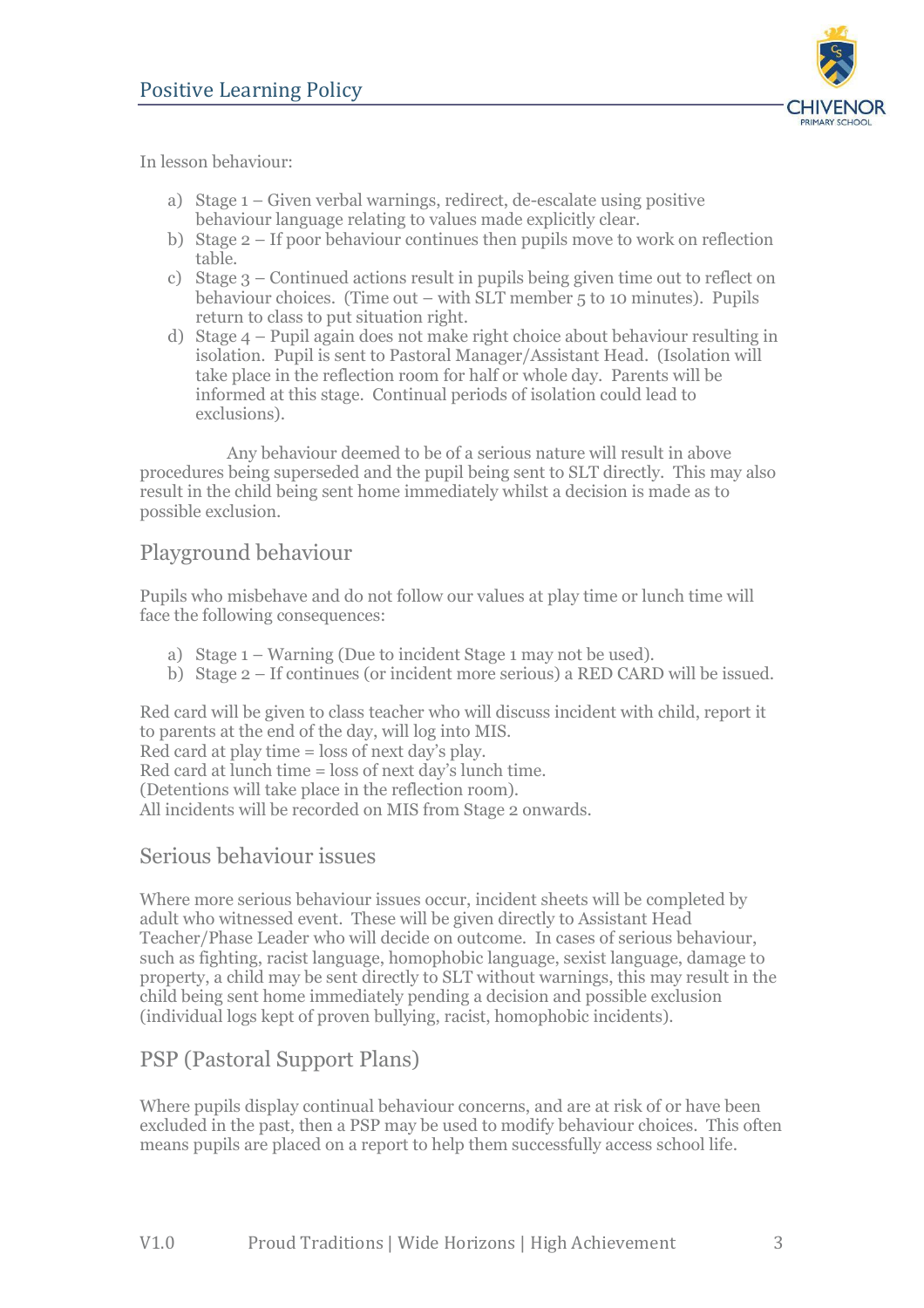

Ripe (Reduction in Pupil Entitlement) If following a period on PSP a child is still giving cause for concern or experiencing exclusions, then RIPE will be considered. A "ripe" is a reduction in school hours (part time table). This is used to prevent the child being permanently excluded.

### Exclusions

Our positive behaviour policy uses both internal and external exclusions in response to unacceptable behaviour incidents and an extreme/single serious incident.

Exclusion from school is a severe consequence and is designed to express to both parent/carer and child that unacceptable behaviour has taken place and will not be tolerated.

(Exclusions could also lead to withdrawal of offers to attend off site activities such as trips and residentials on the grounds of health and safety).

#### Internal Exclusions

These will be for  $1 - 3$  days where pupils spend time in the learning zone to do their work and will gain no social time. Parents will receive this information in writing.

## Fixed Term Exclusion

(In line with DCSF Guidelines Autumn 2008)

- 1. For some children the route to exclusion from school may take a period of months, whereby a child accumulates a series of 'misbehaviours' which are not consistent with the school values or disrupt or prevent the education of the majority of the children in the class. Before exclusion occurs it is assumed that all other sanctions have been tried and failed, leaving no other alternative.
- 2. The other route to exclusion can be due to an action in school which requires an immediate response when the child has:
	- Deliberately physically injured another child
	- Verbal or physical abuse
	- Deliberately caused damage to the school property
	- Demonstrated behaviour of malicious intent.

#### Permanent Exclusion

This final action may be as a result of accumulating a series of 'fixed term exclusions' or for a single serious offence (which may come from a child with no previous history). When a child reaches this final stage, it is the expectation of the Head of School that his/her professional judgement is accepted. The Governing Panel will be called and procedures will take place in line with DCSF directives.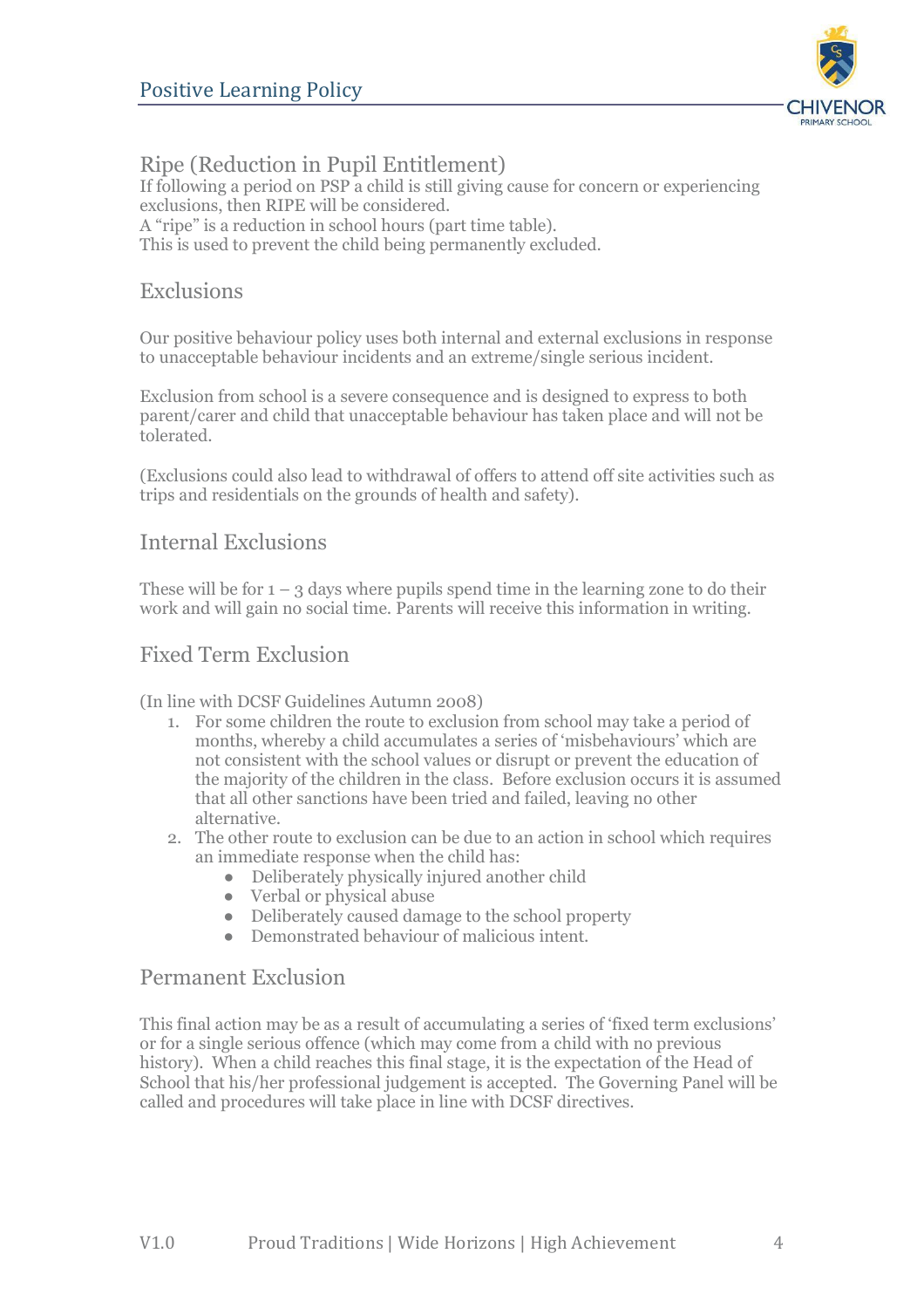

# Restraint of Pupils

Adults in school have had specific training in positive handling of pupils. All staff are aware of the need to keep pupils safe and also how to keep themselves safe in a situation where a pupil requires  $1 - 1$  support or positive handling. Risk assessments can be put into place if required.

Please refer to the restraint policy.

## Peer on Peer Abuse/Sexual Violence Harassment

All staff have been trained on peer on peer abuse and as a school we will ensure strategies are in place to ensure the perpetrator and victim are separated, rooms not shared or in same activities.

#### Rewards

We recognize and celebrate good behaviour, attitudes, successes and choices in a number of ways:

- All adults praising and congratulating pupils with verbal praise and acknowledgements.
- House points are used in Years  $1 6$  and pupils remain in the same house throughout their time at Chivenor. House points can be awarded by any adult in the school and can be for a whole host of reasons; showing manners, being kind, helping out, walking sensibly, being polite, showing great attitude to learning, being caring and so on. Regular house point's events take place each year and the winning house (announced on Founders Day) receives a prize. Each week, house points are updated and are recognized in celebration assemblies.
- Celebration assemblies weekly to share success of pupils both in and out of school. Values awards are also given out.
- Stickers/stamps from Head, Deputy, Assistant Head.
- $\bullet$  Head Teacher awards pupils sent to Head with outstanding work/actions/attitudes and so on. Pupils access 'prize draw' and postcard is sent home.
- Effort Stars pupils are awarded these by class teachers. Stars displayed in school and pupils access hour off timetable with special reward; this is known as Griffin Golden Time. Postcards are sent home.
- Termly certificates of merit at the end of each term, class teachers choose  $3$ pupils who receive acknowledgement and recognition for their hard work and commitment to learning.
- Sports Awards postcards for pupils showing improvement, participation, effort and attitude. Termly certificates.

#### Roles and Responsibilities

We believe strongly in giving pupils roles and responsibilities in school to develop character as well as promote our core values with all pupils. Within school we also have: